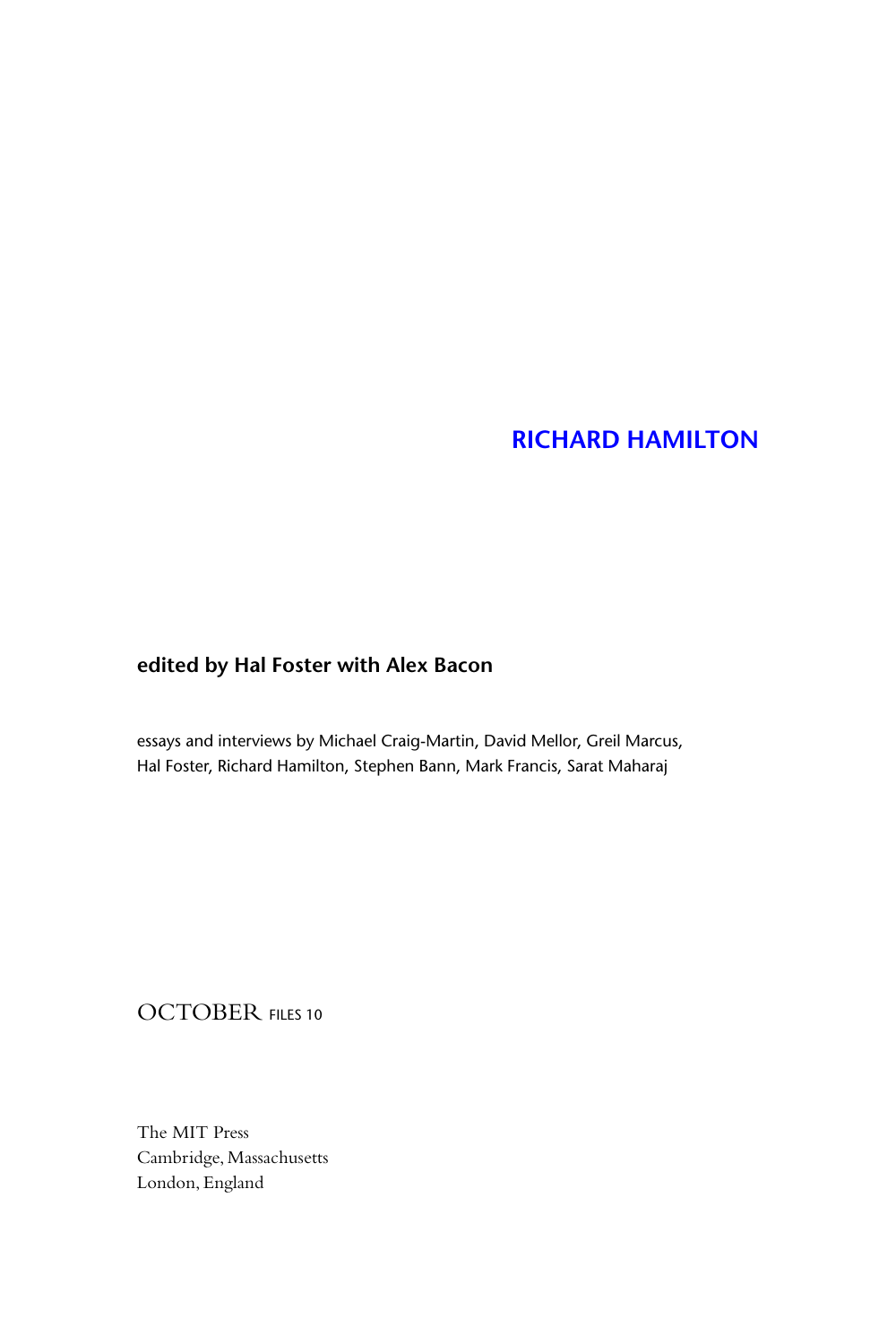© 2010 Massachusetts Institute of Technology

All rights reserved. No part of this book may be reproduced in any form by any electronic or mechanical means (including photocopying, recording, or information storage and retrieval) without permission in writing from the publisher.

MIT Press books may be purchased at special quantity discounts for business or sales promotional use. For information, please email special\_sales@mitpress.mit.edu, or write to Special Sales Department, The MIT Press, 55 Hayward Street, Cambridge, MA 02142.

This book was set in Bembo and Stone Sans by Graphic Composition, Inc. Printed and bound in the United States of America.

Library of Congress Cataloging-in-Publication Data

Richard Hamilton / edited by Hal Foster with Alex Bacon ; essays and interviews by Michael Craig-Martin . . . [et al.]. p.  $cm.$  — (October files ; 10) Includes bibliographical references and index. ISBN 978-0-262-01381-9 (hardcover : alk. paper)—ISBN 978-0-262-51372-2 (pbk. : alk. paper) 1. Hamilton, Richard, 1922—Criticism and interpretation. I. Hamilton, Richard, 1922– II. Foster, Hal. III. Craig-Martin, Michael, 1941– N6797.H3R53 2010 709.2—dc22 2009024975

10 9 8 7 6 5 4 3 2 1